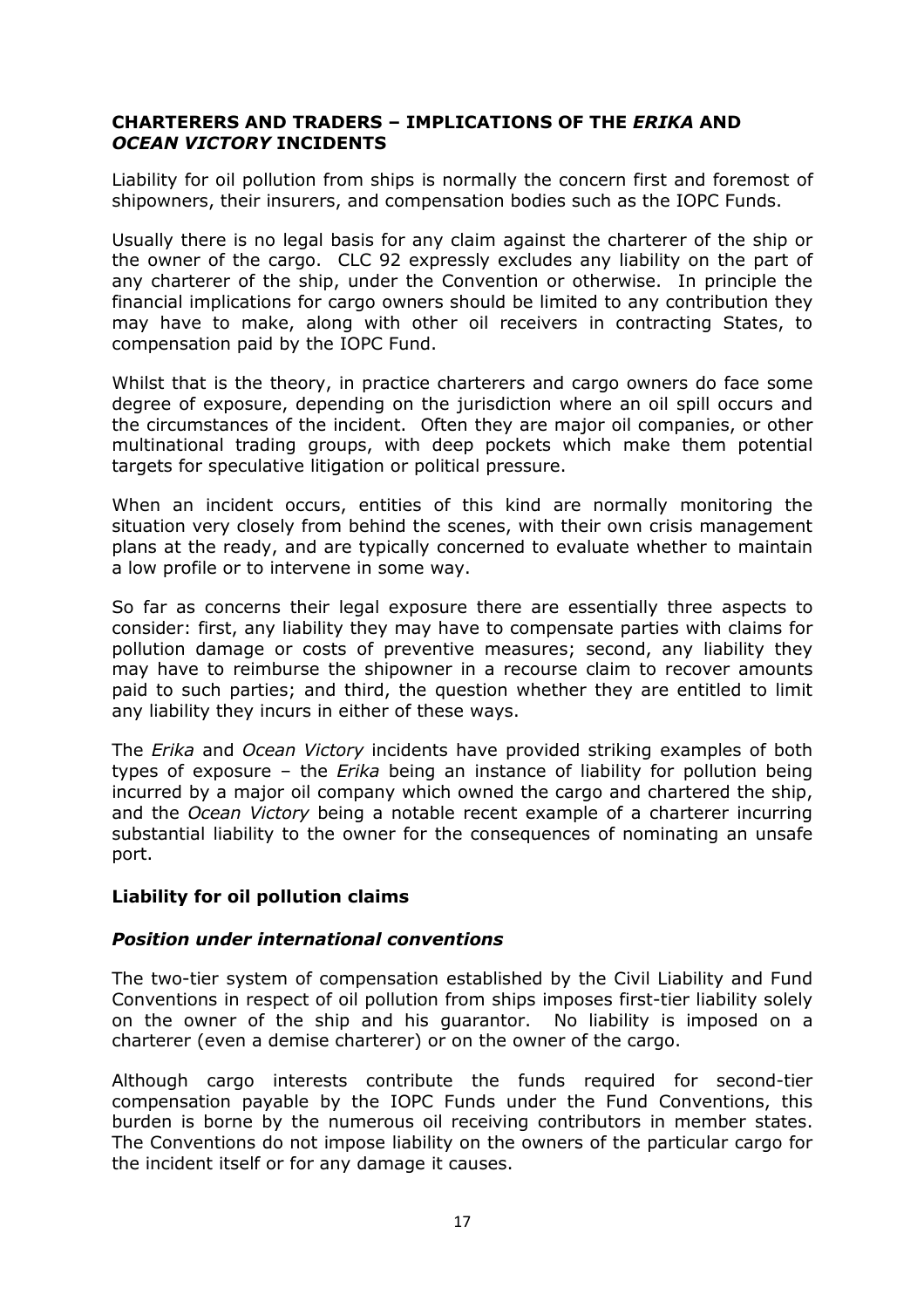# Liability for oil pollution under other laws

In most jurisdictions the owner is subject to strict liability coupled with compulsory insurance. This has normally meant that claims have been fully paid by the owner and his insurer, if necessary with supplemental compensation being paid by the IOPC Funds. This has nearly always made it unnecessary for claimants to trouble themselves with the possible difficulties involved in maintaining claims against charterers.

Nonetheless the possibility always exists of claimants failing for whatever reason to recover full compensation from the normal sources. The question may then arise whether there are any possible grounds on which a claim could be brought against the charterer. The two main types of potential liability are by statute and in tort.

### Statutory liability

Liability by statute is at present still confined mainly to the United States. OPA-90 includes demise charterers as "responsible parties" who are strictly liable for oil pollution. It does not include time and voyage charterers, but it does include operators, and there are some who fear that a time charterer might be held to fall into this category. There are respectable arguments to the contrary, but the position under OPA is not completely clear. What is clear is that there are several State statutes which go further than OPA in their definition of responsible parties and which create a significant risk of liability extending to time charterers, or even to cargo owners.

#### Liability in tort

Liability in tort is a possibility in many jurisdictions, where again a distinction should be drawn between time and voyage charters on the one hand and demise or bareboat charters on the other. In most legal systems demise charterers may incur liability for any negligent acts or omissions of the master or crew whom they employ, or by virtue of being in possession and control of the ship. Other types of charterer, such as time or voyage charterers, do not have the same degree of control, and there have been few cases in which they have incurred liability directly to the victims of an incident, as distinct from contractual liability to indemnify the owner.

Nonetheless, certain aspects of their role in maritime commerce could, in some cases, involve them in liability as a result for example of negligence in their role as terminal operators, or in oil transfer operations, or of their responsibility for the hazardous nature of cargo or inadequate stowage. A particular concern in modern times among major oil companies is that their ship vetting procedures could expose them to responsibility for pollution from a chartered ship if this resulted from defects which were not revealed by their inspection of the ship – a risk highlighted by proceedings in France against the French oil company Total after the *Erika* incident (France, 1999).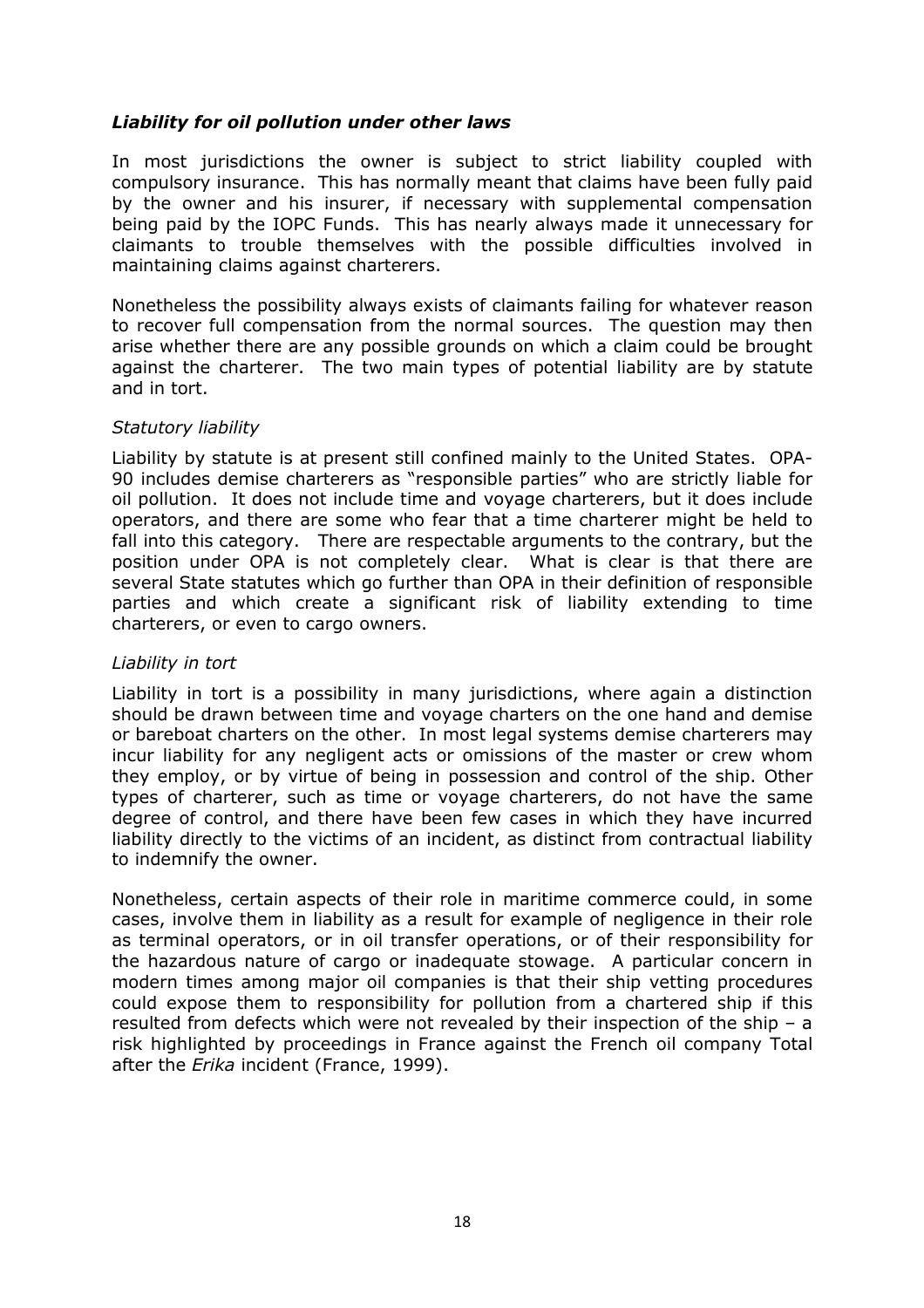# Liability to remove waste or arising from disposal of waste

In some jurisdictions liability for clean-up costs after an oil spill may be incurred not only by the shipowner but also by other parties under legislation which treats the spilt oil as waste and imposes obligations on them to pay for the cost of its disposal.

For example, a Directive of the European Parliament and Council requires national laws in EU member States to impose the cost of disposing of waste on the "holder" and/or the previous holders of the waste, and/or on the "producer" of the waste or of the product from which it came.

In proceedings arising from the *Erika* incident, and concerning identical provisions in an earlier Directive, it has been held by the European Court of Justice that oil spilt in a maritime accident could constitute waste, and give rise to liability on the part of the charterer of the ship or the owner of the cargo to pay for its disposal, if they had contributed by their conduct to the risk of the pollution.

This interpretation of the Directive stops short of a strict liability approach, as liability depends on the defendant's conduct, but claims have been known to be asserted on a strict liability basis under similar legislation outside Europe.

# Statutory immunity from liability

As mentioned earlier, the so-called "channelling provisions" of the Civil Liability Conventions exclude liability of various parties other than the owner of the ship. In other words, these parties are not only free from liability for oil pollution under the Conventions, but are indeed immune from any liability they might have incurred for it on some other basis, for example in tort.

There are differences in this respect between CLC 69 and CLC 92, and these are significant from a charterer's viewpoint.

CLC 69

The channelling provisions in CLC 69 are comparatively narrow. These exclude any liability on the part of the owner's servants or agents. Normally it will be difficult to envisage circumstances in which a charterer could be described as the owner's servant or agent. Accordingly, in cases governed by CLC 69, the possibility exists of a charterer incurring joint and several liability in tort, or perhaps under other domestic laws, alongside the owner's strict liability under the Convention.

As CLC 92 has become more widespread, there are now relatively few jurisdictions where the issue will be governed by CLC 69.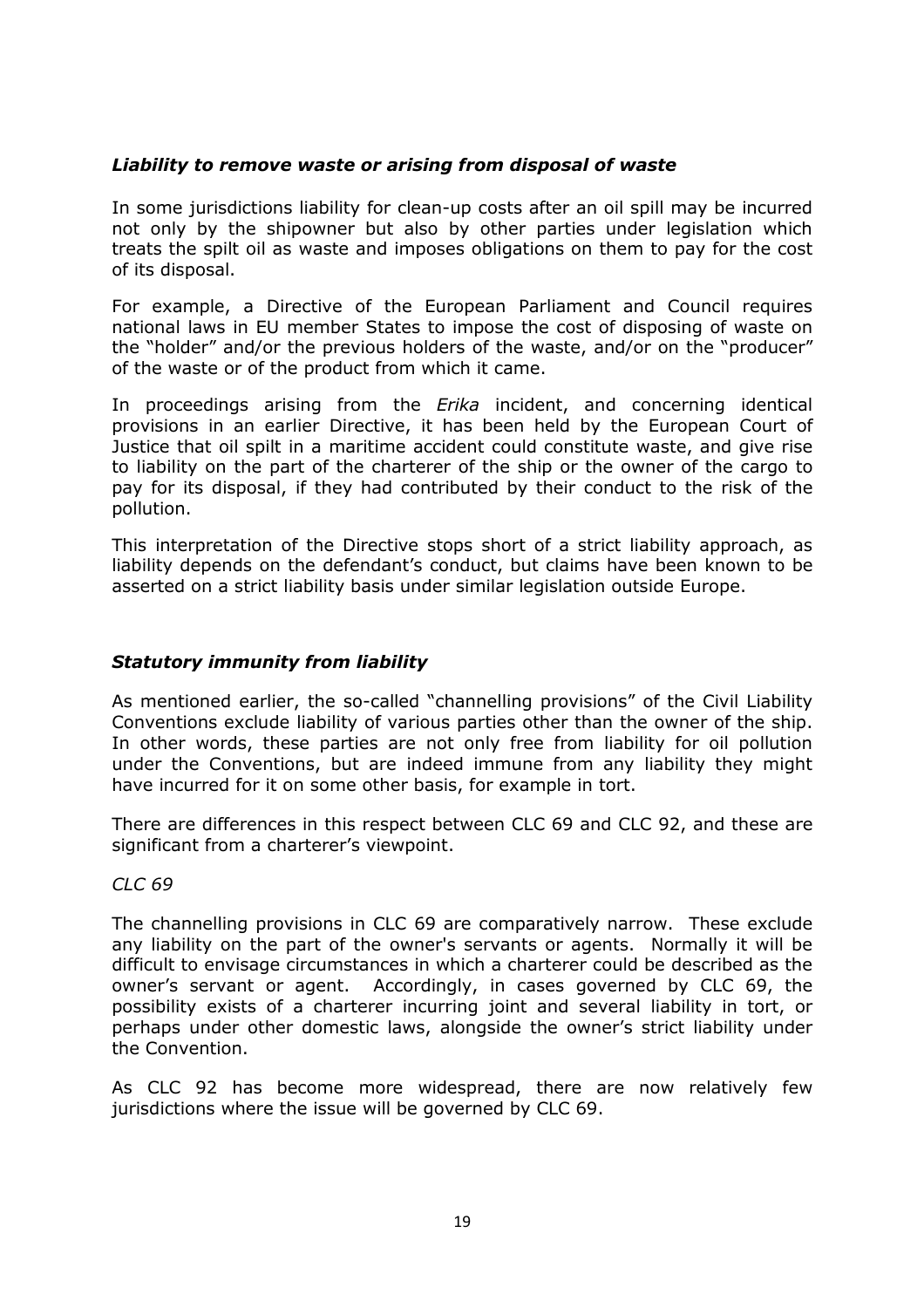# CLC 92

CLC 92 introduced wider channelling provisions which exclude claims against various parties including:

- (a) …………………………………………………………………………………………
- (b) ………………………………………………………………………………………….
- (c) any charterer (howsoever described, including a bareboat charterer), manager or operator of the ship;
- (d) …………………………………………………………………………………………..
- (e) …………………………………………………………………………………………..
- (f) all servants or agents of persons mentioned in subparagraphs (c), (d) and (e).

This immunity will not avail the charterer in every case. Clearly it will not do so where the incident occurs in the USA or in another non-contracting State. There is some doubt whether the exclusion can avail a charterer in a case where he is not sued in his capacity as charterer of the ship but rather in some other capacity, e.g. as owner or operator of a terminal at which the ship is loading or discharging when the incident takes place. The words "howsoever described" appear to refer to any description of charterer (to include, for example, time, voyage and space charterers), rather than to refer to other roles which the charterer may have.

Additionally, the channelling provisions make it clear that the exemption from liability will be lost if the damage resulted from the defendant's personal act or omission, committed with the intent to cause such damage, or recklessly and with knowledge that such damage would probably result. Cases of this kind should of course be rare. Nonetheless, the channelling provisions did not avail the major oil company Total SA in the *Erika* incident.

The incident occurred on 12 December 1999 when the Maltese 19,666 grt tanker Erika broke in two in the Bay of Biscay some 60 nautical miles off the coast of Brittany, France. The tanker was carrying a cargo of 30,000 tonnes of heavy fuel oil of which some 14,000 tonnes were spilled. An estimated quantity of about 10,000 tonnes of cargo remained in the bow section and a further 6,000 tonnes in the stern section. Soon it became clear that the casualty was an exceptionally serious oil pollution incident, which would ultimately affect some 400 km of coastline.

In April and May 2000 a number of public and private bodies brought actions in various courts in France, requesting the courts to impose joint and several liability on a range of defendants including TotalFinaElf SA (holding company), Total Raffinage Distribution SA (shipper), Total International Ltd (seller of cargo), and Total Transport Corporation (which had voyage chartered the ship in November 1999). It was argued against them that Total had chartered a vessel which was 25 years old, for which class certificates had expired, and which they had failed properly to inspect.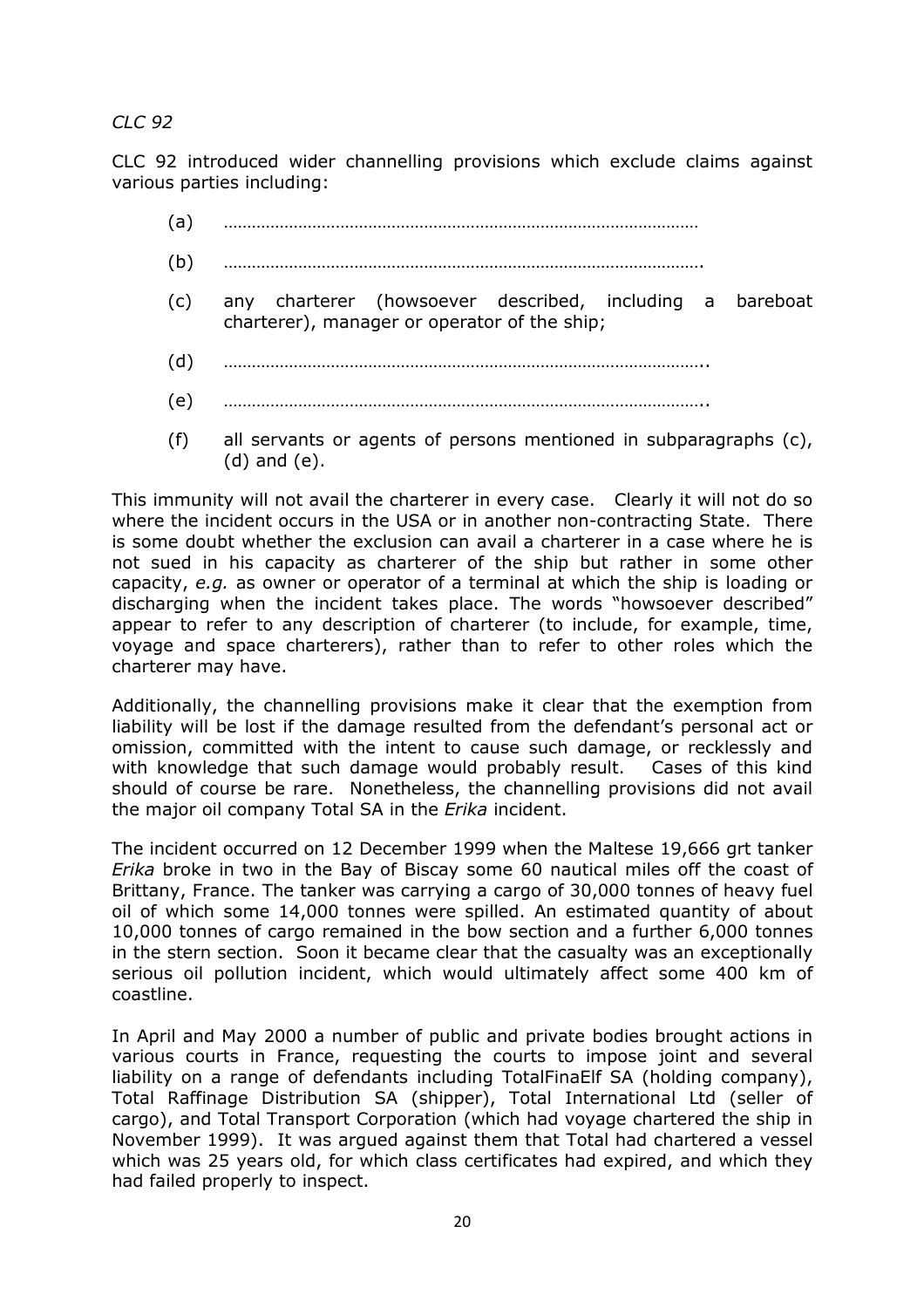In January 2008, while the above civil claims were pending, the Paris High Court upheld criminal charges against four defendants of the offence under French legislation of imprudence contributing to the incident and resulting pollution.<sup>8</sup> As a result of their criminal convictions, in French civil law these defendants were held jointly and severally liable for damage caused by the pollution, subject to defences on which they relied under the channelling provisions of CLC 92.

Those found liable included Total SA, which was held by the court to have acted imprudently in approving the ship for charter by its subsidiary, Total Transport Corporation (TTC). Its liability arose not from failure to note defects in its inspection of the ship but from the court's view that the risks inherent in maritime transport were unacceptably increased having regard to the age of the 25-year-old ship, lack of continuity in its technical management, and the fact that the product to be carried was heavy fuel oil.

The company was held not to be entitled to rely on the channelling provisions because it was neither the charterer of the tanker nor a servant or agent of the owner, but exercising a power of control over the ship accepted for charter. It was therefore held jointly and severally liable with other defendants to pay substantial damages.

The judgment raised a number of important questions. Among them was uncertainty as to why the court did not conclude that the vetting functions of Total SA had been exercised on behalf of the charterer as well as the cargo owner, and why it did not therefore allow the company the benefit of the exemption of liability in CLC 92 available to the agent of the charterer.

Appeals were brought by a number of parties including Total. In March 2010 the Court of Appeal in Paris confirmed the first instance decision holding Total and other parties criminally liable for imprudently causing pollution. However it also upheld Total's appeal against the finding of civil liability. It held that Total SA had been '*de facto'* charterer of the *Erika*, and that the company could benefit from the channelling provision in Art. III.4(c) of CLC 92: the imprudence committed in its vetting of the ship did not involve intent to cause pollution damage, or recklessness with knowledge that such damage would probably result.

There were then further appeals to the Court of Cassation, which gave judgment in September 2012. The court affirmed the defendants' criminal convictions and upheld the decision by the Court of Appeal that the channelling provisions applied to the civil claims against Total. However it held, overturning the decision on this issue of the Court of Appeal, that Total could not rely on the channelling provisions because the damage had resulted from its recklessness.

This was a remarkable conclusion when the right to rely on the channelling provisions should be barred only by personal misconduct, at an appropriately high level in the company, involving either intent or recklessness with knowledge that pollution damage would probably result.

l

 $8$  Contrary to Art. 8 of Law No. 83-583 of 5 July 1983.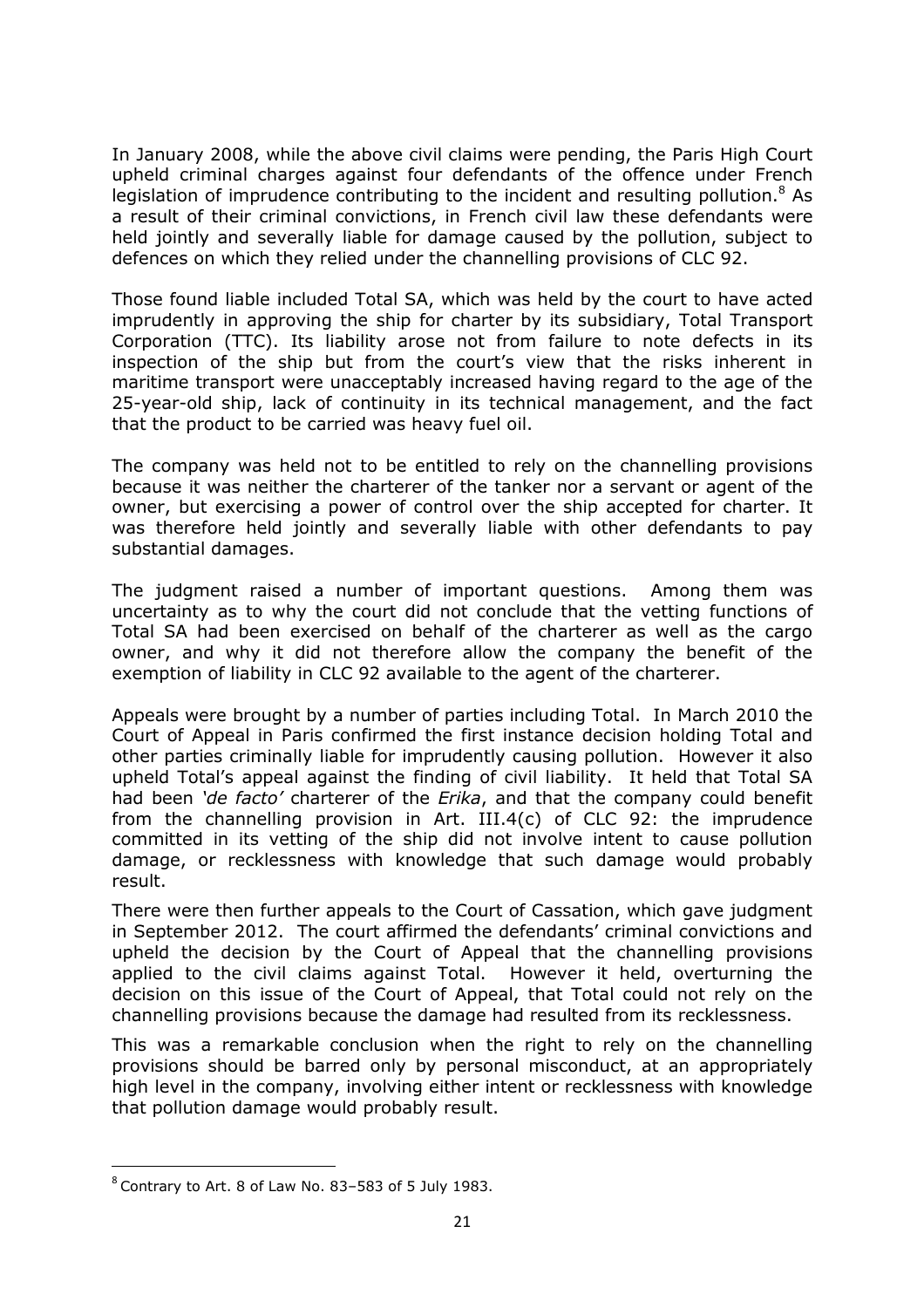It is unclear on what basis the Court of Cassation reached made this finding of fact when it had not been found by either of the lower courts, and when it is quite unclear how it could be said that Total knew that their chartering of the ship, even if imprudent, would probably cause pollution.

Most informed comment on the judgment is agreed that this conclusion – which incidentally was reached also in relation to the classification society RINA – was in essence a political decision rather than the product of any orthodox legal analysis. The view was apparently taken that the exoneration of Total from civil responsibility for the incident was simply politically and publicly unacceptable.

It has long been a concern for major oil companies, and other 'deep pocket' traders, that high-profile incidents of this kind, though rare, involve political as well as legal risks; that these political risks can materialise in the form of court decisions which are questionable in point of law; and that these decisions can have extremely serious financial as well as reputational consequences.

The fact that such a decision has been made by the highest court in a Western European nation has naturally affected the perception of these risks. It is only to be expected that in other parts of the world it will be cited as a precedent legitimising similar approaches to international laws.

This has led to a significant increase in the interest shown among charterers and traders in formulating crisis management plans, and in insurance cover against liabilities for pollution.

# Liability to the owner of the ship by way of recourse

There have been a number of cases in which shipowners have borne the cost of oil spills in the first instance under the strict liability regime in force where the pollution occurs, and in which they have subsequently brought substantial claims to recover the amounts concerned from the charterer. The conventions make it clear that the "channelling" provisions do not affect any rights of recourse which the owner may have against third parties. They therefore provide the charterer with no protection against a claim for damages or an indemnity under the charterparty. Such a claim is likewise possible where the incident has occurred in the United States, and in such cases there is a particular risk that the recourse claim may be a large one.

There have been quite a few cases – particularly those involving groundings – where a breach has been alleged of a safe port or berth warranty in the charterparty, and where the owner's claim has included an indemnity for compensation paid for pollution.

Probably there have been more such claims against charterers than is generally realised because they have normally been settled or arbitrated in private. Moreover they are by no means confined to incidents in jurisdictions where the international compensation regime is in force; they are likewise possible where the incident has occurred in the United States, and in such a case there is a particular risk that the recourse claim may be a large one.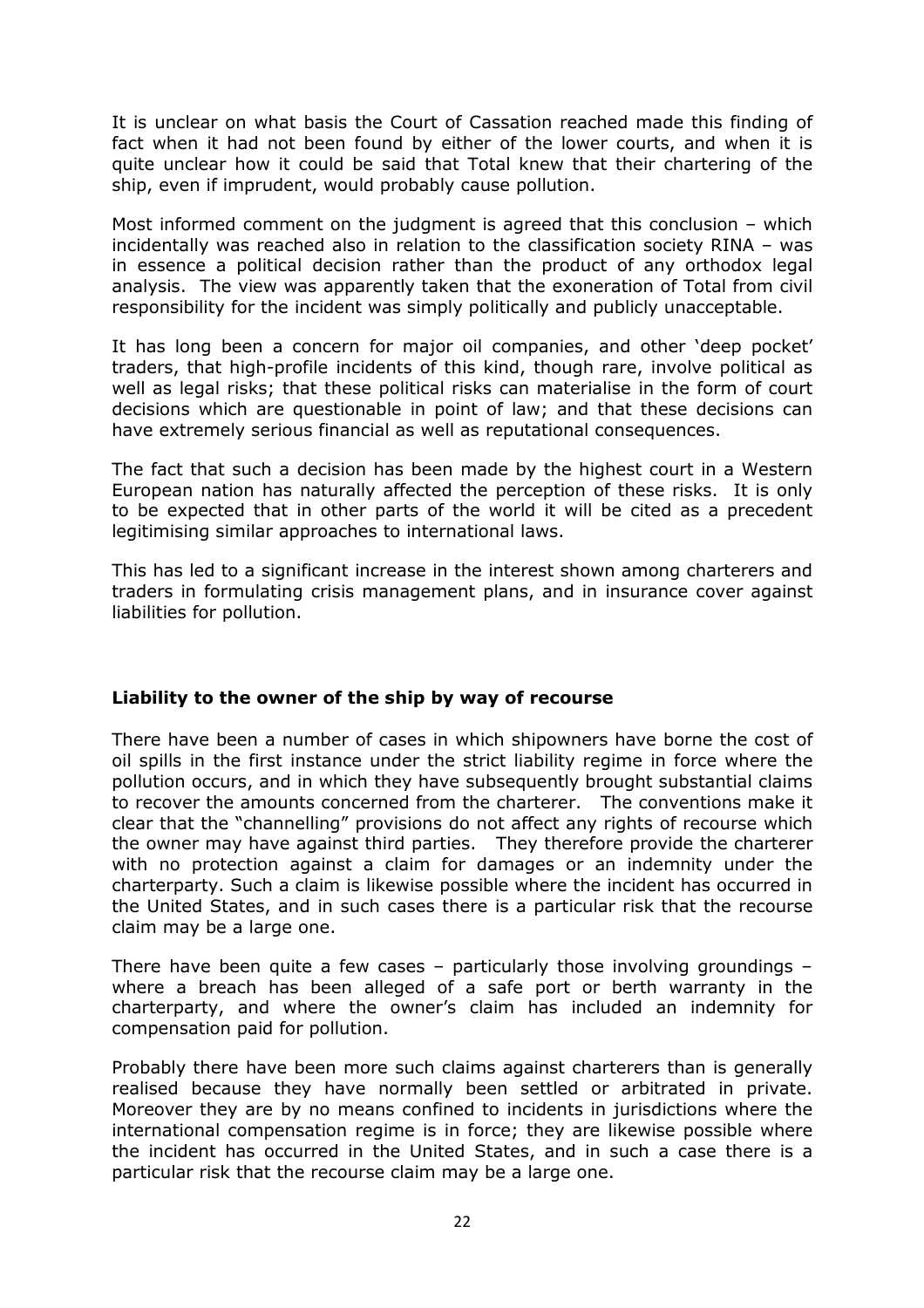Many standard forms of time and voyage charterparty provide that the ship shall proceed to a port or ports of loading or discharge which are described in the charterparty as "safe", or that she shall be ordered by the charterer to proceed only to ports which are safe. Both English and American courts have applied the following test of unsafety -

"…a port will not be safe unless, in the relevant period of time, the particular ship can reach it, use it and return from it without, in the absence of some abnormal occurrence, being exposed to danger which cannot be avoided by good navigation and seamanship."

There have been many reported cases which have applied various aspects of this test in practice, and it is beyond the scope of this paper to go into these. However it is to be emphasised that clauses of this kind have consistently been construed as a warranty by which the charterer assumes the risk of any unsafety at the port, even if the unsafety was unknown to him and he was free from blame.

Some printed forms expressly exclude any warranty on the charterer's part, or reduce it to a duty to exercise due diligence (e.g. Shelltime 4 Cl. 4). In this context due diligence has been held to mean reasonable care (see The Saga Cob [1992] 2 Lloyd's Rep. 545, 541; and The Chemical Venture [1993] 1 Lloyd's Rep 508, 519). The effect of such clauses may be in doubt if the loading and discharging ports or ranges are stipulated in a typed additional clause, and if this contains an unqualified warranty of safety: in case of conflict between the printed clauses and the typed rider provisions, the latter are likely to prevail.

A stark reminder of the effect of the safe port warranty in English law, and of the size of liabilities which might be incurred through its breach, has been provided by the decision of the London Commercial Court in the *Ocean Victory* case.<sup>9</sup>

The case did not involve oil pollution from a tanker but removal of the wreck of a bulk carrier. In principle however the legal issues are the same.

The Ocean Victory was a Capesize bulk carrier which grounded on 24 October 2006 while attempting to leave the Japanese port of Kashima in a severe gale and heavy swell. As result of the incident she broke up, causing losses to the owners of some US\$137.7 million, comprising loss of the ship (\$88.5m), wreck removal (\$34.5m), SCOPIC costs under LOF 2000 (\$12m), and lost hire (\$2.7m).

At the time of the incident the vessel was operating under a chain of charterparties containing various similar provisions for the vessel to trade between safe ports. The claimants (who were hull underwriters suing as assignees of the owners), maintained that the port was unsafe by virtue of its vulnerability to two particular hazards, namely long swell and northerly gales. The charterers denied that the port was unsafe and argued that even if it were, the casualty was caused by negligence of the master.

l

<sup>&</sup>lt;sup>9</sup> Gard Marine & Energy Ltd v China National Chartering Co Ltd (The Ocean Victory) [2013] EWHC 2199 (Comm).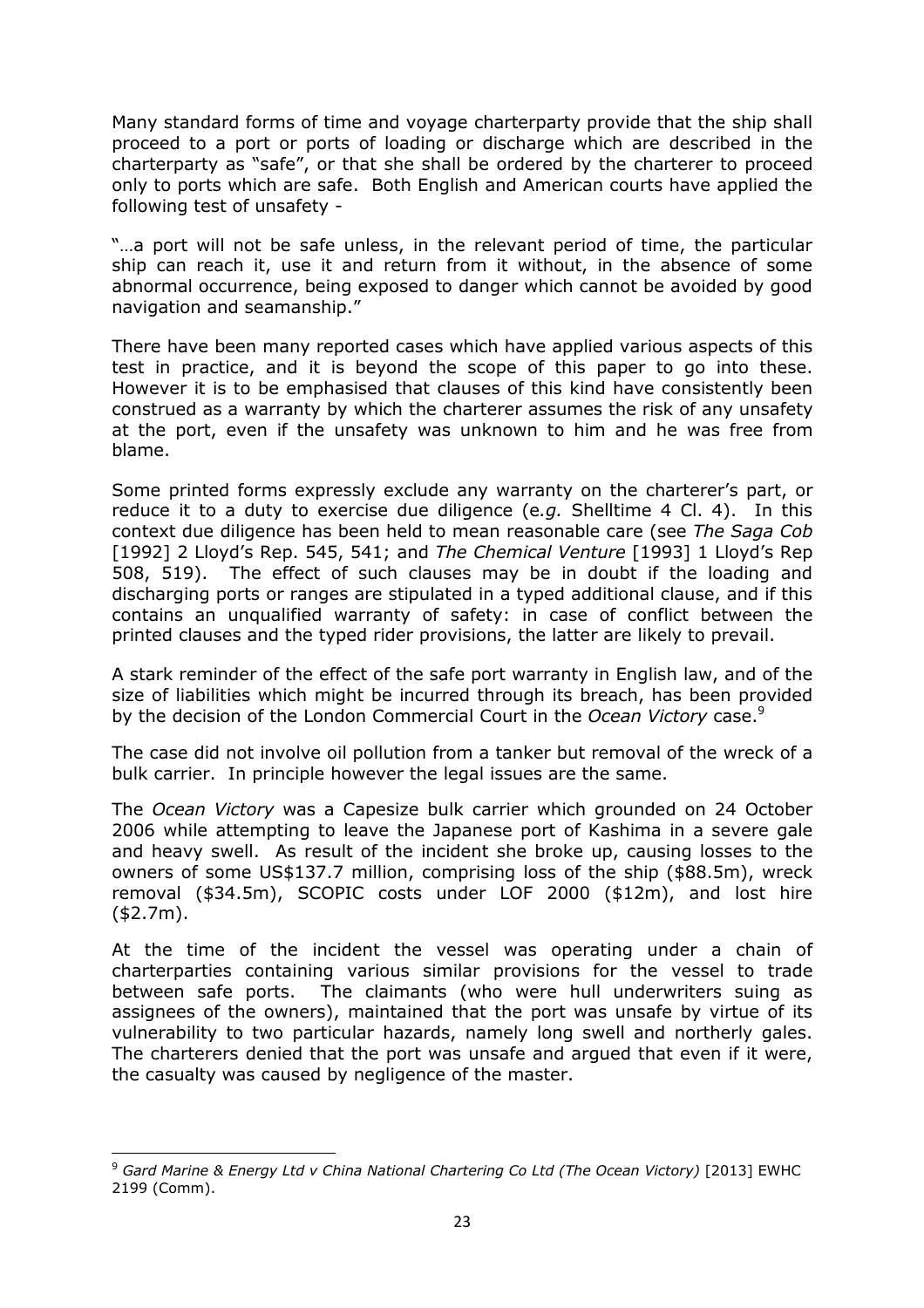The court found that it was rare for both hazards to coincide, but that the conditions at the time of the incident could not be considered an "abnormal occurrence" (for which charterers would not be liable under English case-law) as such occurrences were limited to those unrelated to the prevailing characteristics of the port, and this was not the case in respect of either of the two hazards involved in this instance. It held that the dangers of the port, rather than negligence of the master, had been the cause of the incident, and that the claim for \$137.7 million succeeded.

The decision is under appeal, to he heard later this year, but whatever the outcome it is in principle a reminder of the sort of exposure which charterers can incur in a major casualty, including one which results in pollution.

### Limitation of charterers' liability

The next issue to consider is whether a charterer of a ship can limit liability for pollution – a question which can arise both when liability is incurred directly to those who suffer pollution damage, and when it arises by way of recourse to the owner or other parties who have paid for it in the first instance.

As the most common form of exposure has been a recourse action by the shipowner under a charterparty, and such claims have most frequently been governed by English law, it is pertinent to examine the issue here by reference to the 1976 London Convention on Limitation of Liability for Maritime Claims (LLMC), as enacted in the law of the UK. The 1976 Convention raises several difficult issues in relation to pollution, one of which concerns the circumstances in which a charterer may have any right to invoke limitation under the Convention.

The 1976 Convention provides that:

 "Shipowners and salvors, as hereinafter defined, may limit their liability in accordance with the rules of this Convention for claims set out in Article 2." (Art 1.1).

The term "shipowner" is defined as meaning:

 "The owner, charterer, manager and operator of a sea-going ship." (Art 1.2)

Claims which fall within Article 2 are subject to limitation "whatever the basis of liability may be", and "even if brought by way of recourse or for indemnity under a contract or otherwise".

For over 20 years after the adoption of LLMC there was no reported instance of any dispute concerning the right of a charterer to limit liability under the Convention. In practice there were probably few cases where claims were of sufficient size for the issue to arise. However, the right of limitation could well be important in the event of a significant oil pollution incident leading to a recourse action by the owner to recover the cost of substantial liabilities to claimants, quite apart from other losses which in a serious case could include the